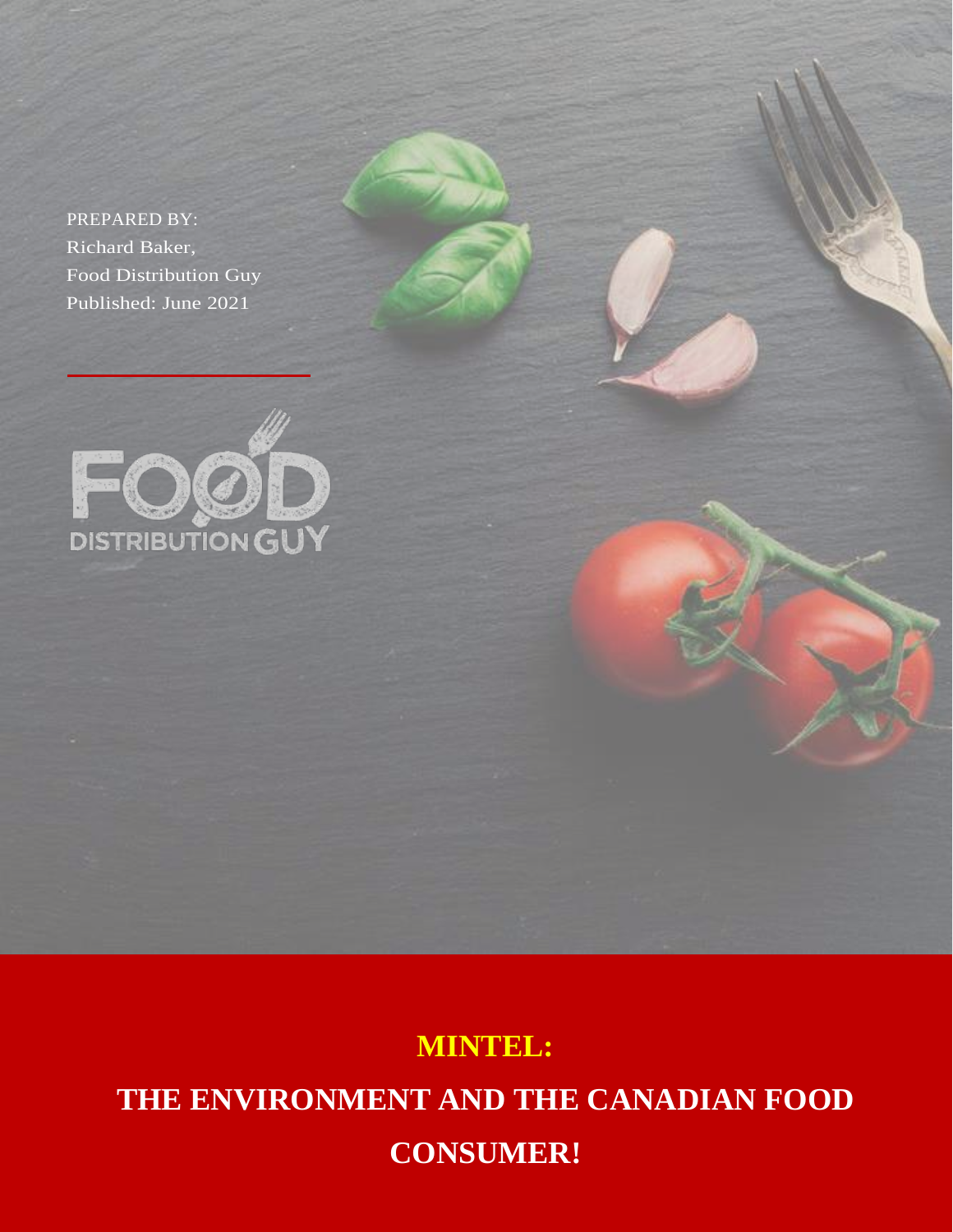

Despite the pandemic, consumers' concerns over the environment have gotten stronger. A study undertaken by Kearney during the first quarter of 2020 revealed:

- 1. Nearly half of consumers say the pandemic has made them more concerned about the environment.
- 2. 11% have shifted their purchases based on environmental claims.<sup>1</sup>

In 2019, PWC Canada revealed:

1. When it comes to food and non-food purchasing decisions, many consumers are willing to pay a premium for products that are local, organic and ethically or sustainably produced. Canadians are also concerned about excessive packaging,

"Mintel is the expert in what consumers want and why. As the world's leading market intelligence agency, our analysis of consumers, markets, new products and, competitive landscapes provide a unique perspective on global and local economies". <sup>2</sup> This report is a summary of a presentation made by Mintel as part of Grocery and Specialty Food West, 2021. A special thank you to Mr. Rolster Taylor, Director of Sales and Operations, CFIG for providing access to their presentation.

*"The Environment and the Canadian Food Consumer"*

### **Topics to be Reviewed**

- 1. The Challenge.
- 2. Canadians Views.
- 3. Solutions.

### **1. The Challenge**

- Achieving net zero greenhouse gas emissions is the most ambitious goal in the history of humanity.
- 50B tonnes of greenhouse gas are added to the environment each year. That is the equivalent to the weight of over 36B automobiles… there are currently 1.4B in use.

<sup>&</sup>lt;sup>1</sup> Consumers Still Care About Sustainability Amid Pandemic, [www.fooddive.com,](http://www.fooddive.com/) April 2020

<sup>2</sup> [www.mintel.com](http://www.mintel.com/)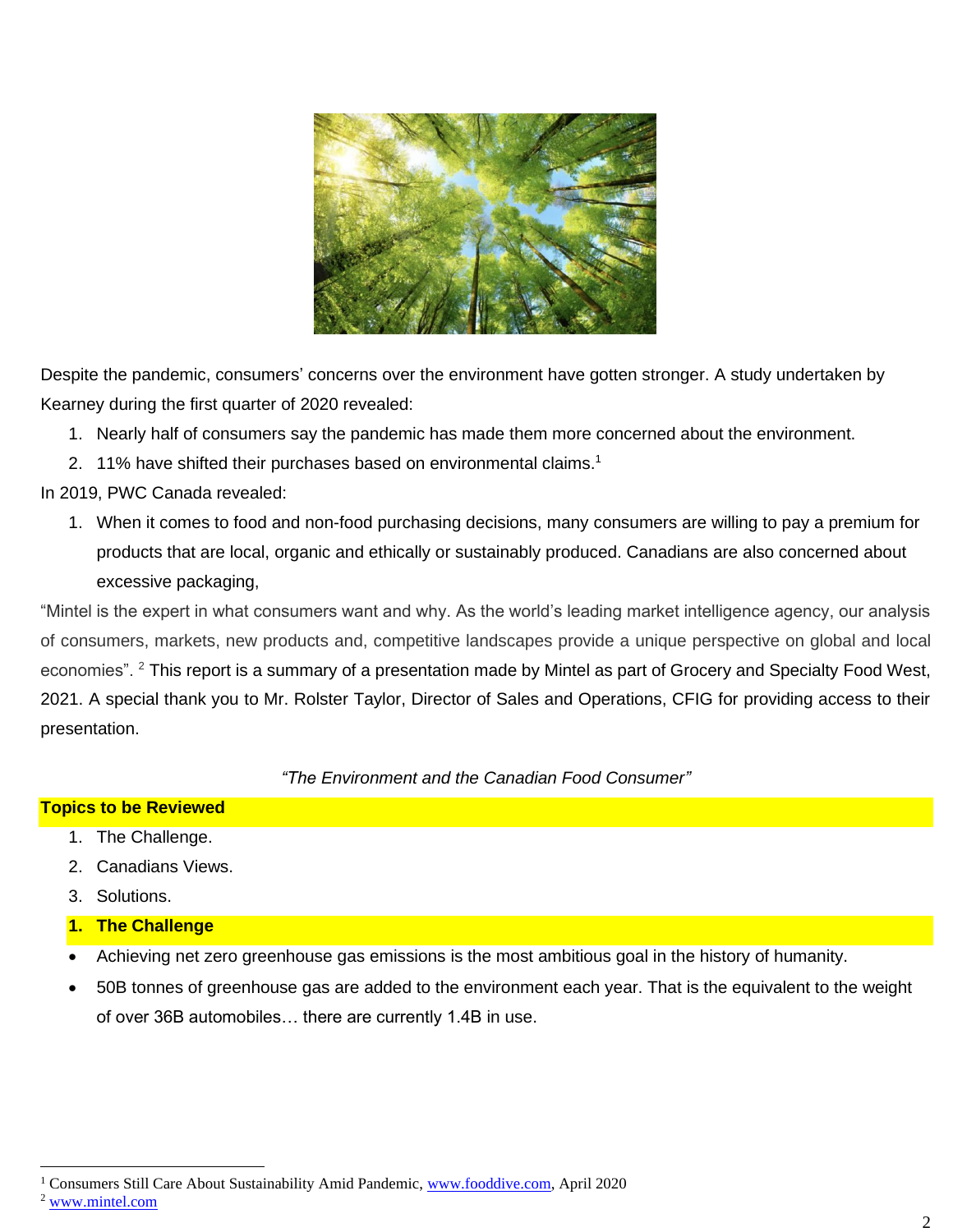

- Breaking down "growing things" and foods role in contributing to greenhouse gas emissions:
	- o Meat production: Bovine flatulence and manure account for 2B tonnes of annual GHG emissions.
	- o Growing crops: Synthetic fertilizer account for 1.3B tonnes of annual GHG emissions.
	- o Chopping down trees.
	- o Food waste rot accounts for 3.3B tonnes of annual GHG emissions.

## **2. Canadian's Views**

- Through COVID, Canadians continue to care about the environment.
- Since the C-19 outbreak, how have your priorities changes for Caring for the Environment?
	- o **22%** Higher priority.
	- o **72%** The same.
	- o **6%** Less.

# **What Environmental Issues are you Concerned with in the Food and Drinks You Purchase?**

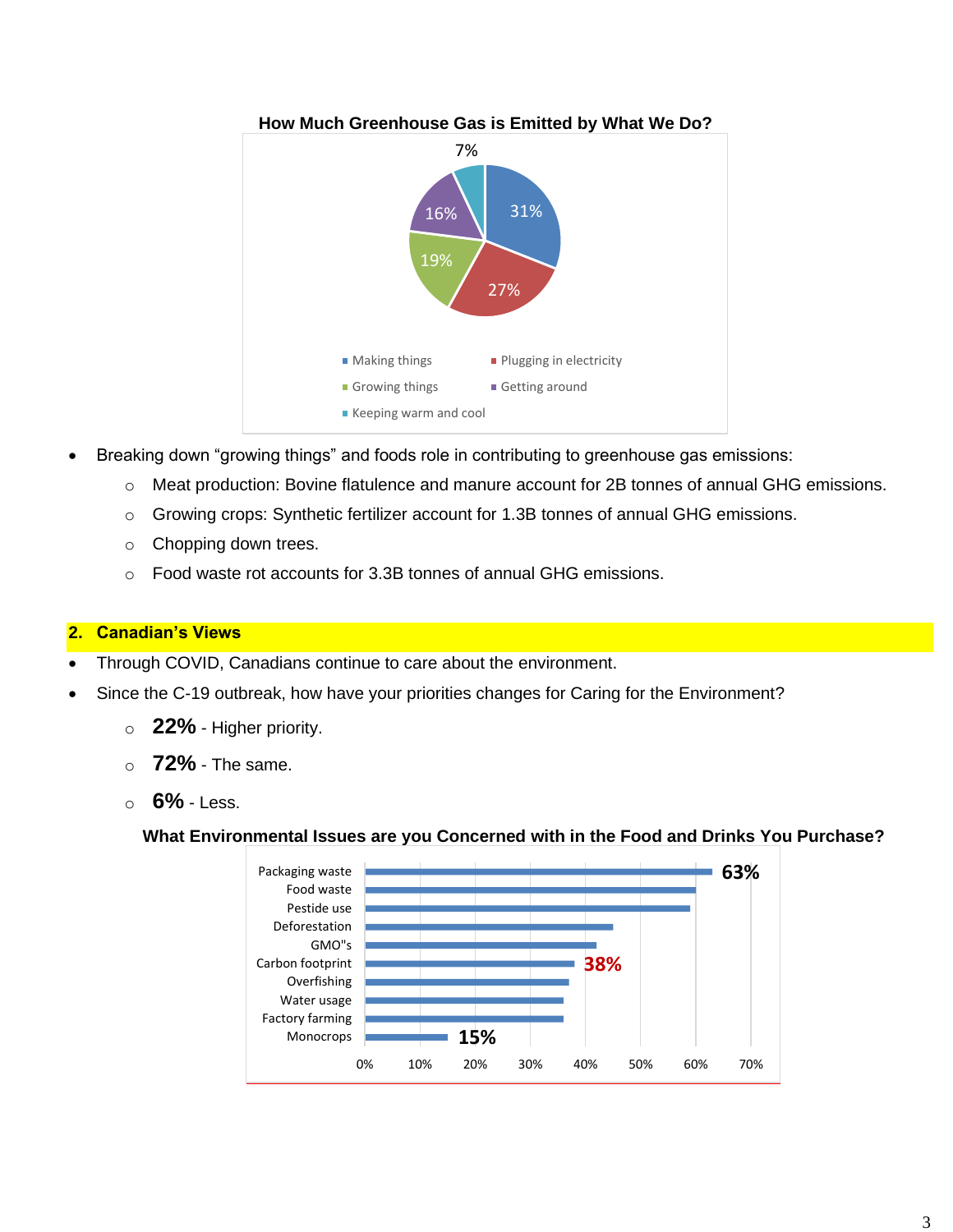- Carbon footprint is in the middle of the pack when it comes to environmental concerns about F&B.
- Climate change is the top reason environmental issues matter when purchasing F&B:
	- o I'm concerned about climate change **58%** All Ages
	- o It's a way for me to do my part for the environment **58%** Skews over 55
	- o To leave a better world for younger generations **56%** Skews over 55
- Younger adults are more inclined to pay more and change their diets:
	- $\circ$  I would pay more for F&B products verified as environmentally friendly:
		- 18-34 **67%**
		- Over 55 **44%**
	- o Following a plant-based diet is better for the environment:
		- 18-34 **56%**
		- Over 55 **35%**
	- o Organic products are better for the environment:
		- $\blacksquare$  18-34 **70%**
		- Over 55 **47%**
- Canadians have a trust issue when it comes to companies and the environment:
	- o Companies are often untruthful about the actual impact of their environmental claims **83%**.
	- o F&B companies are not doing enough for the environment **– 82%**
	- o It's difficult to know which products are better or worse for the environment **80%.**

### **3. Solutions**

- **71%** of Canadians trying to reduce their food waste to support the environment.
- **37% -** Agree I would be more willing to eat meat products produced in a lab if it looked and tasted the same as meat from an animal.
- Detailed sustainability facts can model nutritional labeling. Label includes:
	- o Carbon emissions at different stages of the product cycle.
	- o State where made.
	- o Packaging details.
	- o Labour ethics.